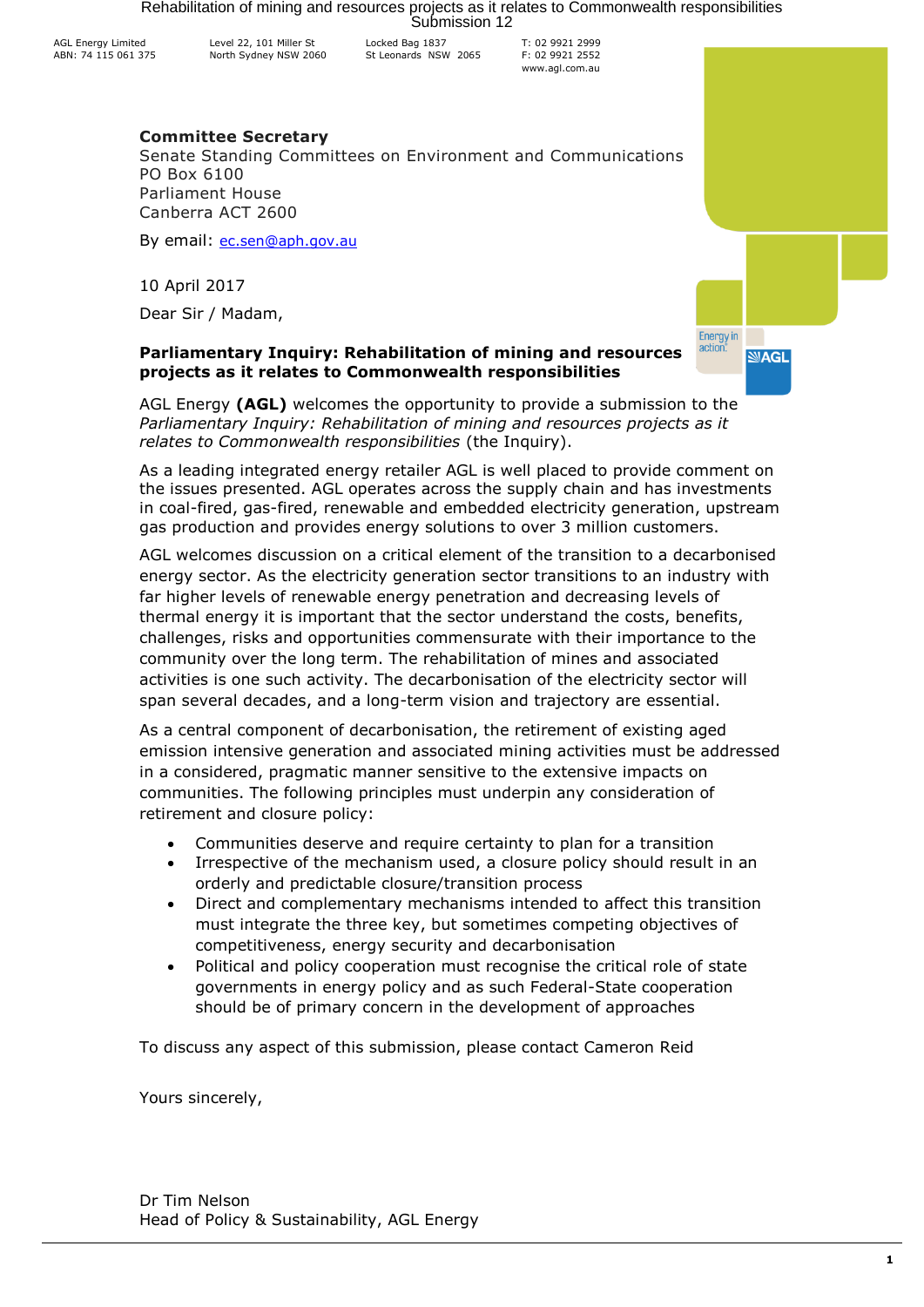# **Background & Context**

# **Orderly transition**

**SAGL** Eventually ageing emissions intensive power stations will close. AGL is working towards long term rehabilitation and closure planning, so that optimal transition planning can occur. AGL considers that certainty in broader energy

Certainty in long-term government policy regarding emissions reductions has the potential to benefit a range of factors contributing to the efficient transition including new investments, management of existing capital stock, community transition and energy market development.

policy will also assist in an orderly transition away from emissions intensive power

### Investment

stations.

- Greater investment certainty for capital providers and proponents likely to result in lower cost of capital
- New investment can better coincide with decommissioning of existing activity to maximise efficiency
- Greater foresight on generation attributes required

Incumbent investment

- Greater efficiency of capital and operational expenditure
- Enhanced integration of rehabilitation expenditure into planning cycles and other activities

Market and policy development

- More granular and predictable foresight on industry environment
- Enhanced ability to assess policy impact and potential for complementary policy requirements (e.g. NEM or market reform / gas policy / vehicle standards)
- Enhanced foresight for community transition planning
- Smoothest possible trajectory for emissions and wholesale prices

Community

- Enhanced ability to plan for structural community adjustment
- Ability to integrate rehabilitation requirements into local training and education requirements
- Potential to facilitate industry level impacts and responses as opposed to company specific considerations (e.g. rehabilitation and decommissioning activities)
- Firm basis upon which to engage with community, industry and government stakeholders
- Enables impacted individuals to make longer term planning decisions

# **Community transition**

In 2022 AGL's Liddell Power Station is due for closure, followed by Bayswater Power Station in 2035. Both stations are located in the Hunter Valley region (NSW). In the Latrobe Valley (VIC), AGL's Loy Yang A power station and mine site has a closure date of no later than 2048.

AGL recognises these assets are significant regional contributors to economic activity and employment. As these generation assets close, and in the lead up to these events AGL will strive to minimise negative impacts on regional communities and support the development of new opportunities for growth.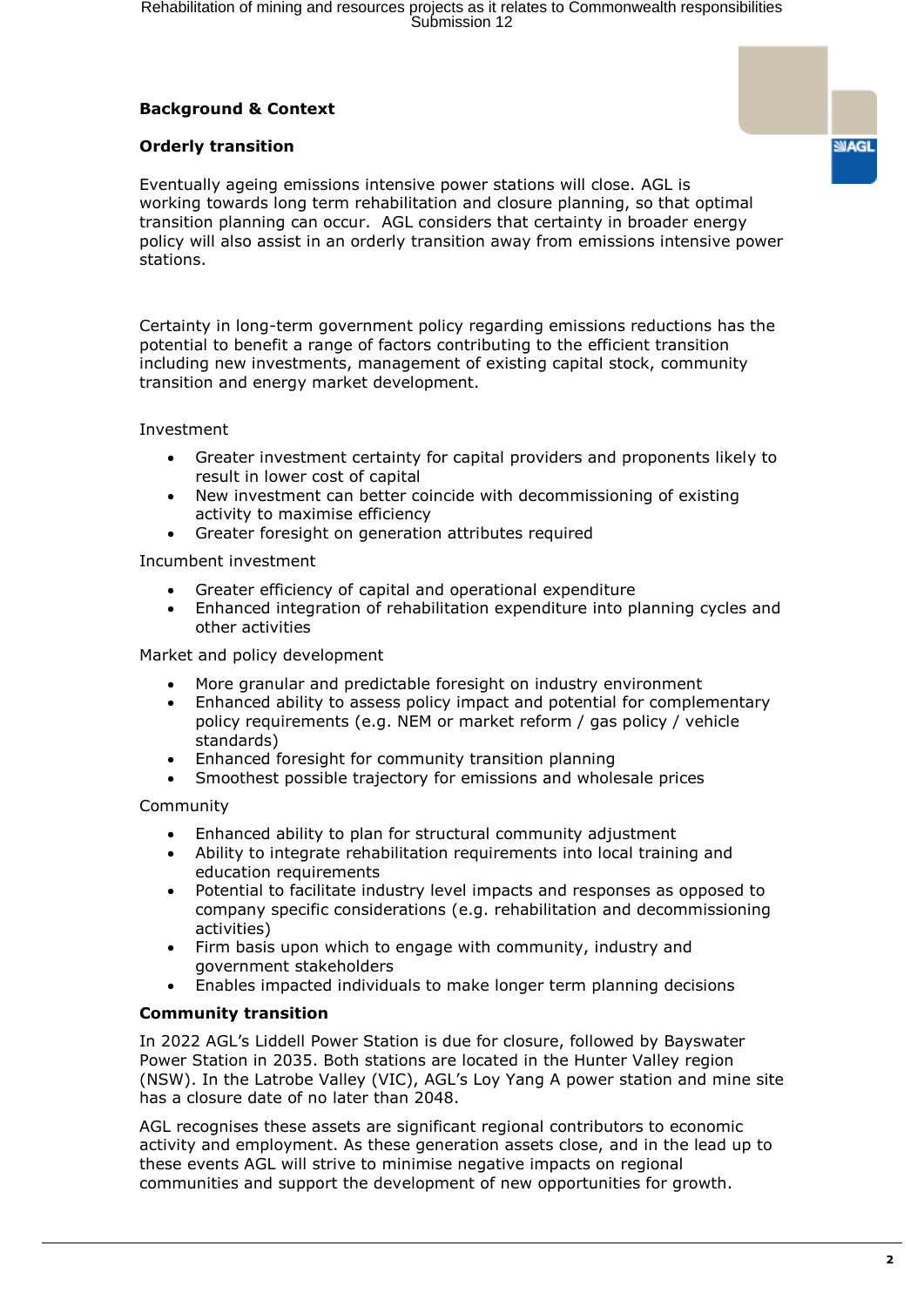AGL's approach to rehabilitation of assets is guided by the following underlying principles:

Transparency – AGL will provide stakeholders with information to enable better understanding of the issues related to rehabilitation of AGL sites.

Engagement – AGL will undertake ongoing engagement with stakeholders to ensure a diverse range of views are considered in rehabilitation plants and processes.

Accountability - AGL will publish relevant information at least annually to enable external assessment of rehabilitation activities.

AGL is driving strategies and initiatives principal objective to develop industrial ecosystems with Government, education providers and industry.

In Victoria, AGL provided support and analysis for the Committee for Gippsland's 2016 Report: Our Region Our Future: Securing an industry future for the Latrobe Valley. AGL was also an active participant in the Hazelwood Mine Fire Inquiry's examination of rehabilitation planning for the Latrobe Valley coal mines.

#### **Rehabilitation of complex mine sites**

AGL notes that rehabilitation of the AGL Loy Yang mine is a large and complex task, which is to be undertaken over a long time period. AGL considers that progressive rehabilitation during the operational life of a mine is very important, and should be carried out as and when final bit batters and floor areas become available. Progressive rehabilitation in the AGL Loy Yang mine is determined by the on-going access, infrastructure layout and geotechnical stability of the coal batters. Any financial assurance should consider progress made on rehabilitation.

AGL has undertaken and is continuing with its plans to progressively rehabilitate the AGL Loy Yang mine. Significantly, in March 2017, AGL Loy Yang moved its TS4 stacker from the overburden site to the base of the AGL Loy Yang Mine. This project involved moving a piece of machinery that is 21000 tonnes in weight and over 10 storeys high, 19 kilometres from its previous location at the AGL Loy Yang mine overburden dump into the base of the AGL Loy Yang mine. The TS4 stacker will move excess materials like clay and soil back into areas of the mine where coal is no longer extracted.

AGL also submits that rehabilitation planning for a geotechnical complex mine such as the AGL Loy Yang mine is necessarily iterative and responsive to site conditions and the trialling of rehabilitation techniques. AGL submits that it is important that rehabilitation planning retains sufficient flexibility over the life of a mine to allow for improvement and adjustment. The regulation of rehabilitation must also be sufficiently flexible to allow this to occur.

AGL Loy Yang is committed to the progressive and long term rehabilitation of the open cut mine and its key objectives for long term rehabilitation are to:

- › Eliminate long term exposed coal to reduce fire risk;
- › Create a geotechnical stable landform;

› Complete most the rehabilitation works within 15 years of closure; with a subsequent period of monitoring and maintenance as required; and

› Create a land form that provides access for maintenance and end use purposes.

AGL Loy Yang recognises that there are challenges in achieving the key objectives as outlined above. As a result, AGL Loy Yang has committed to work with government bodies, researchers and the operators of the Yallourn and Hazelwood mines to better understand the risks. AGL Loy Yang includes a comprehensive Rehabilitation Plan in the work plan required under its Mining Licence and has a substantial rehabilitation trial program planned that will assist in informing land form and use decisions.

**SAGL**